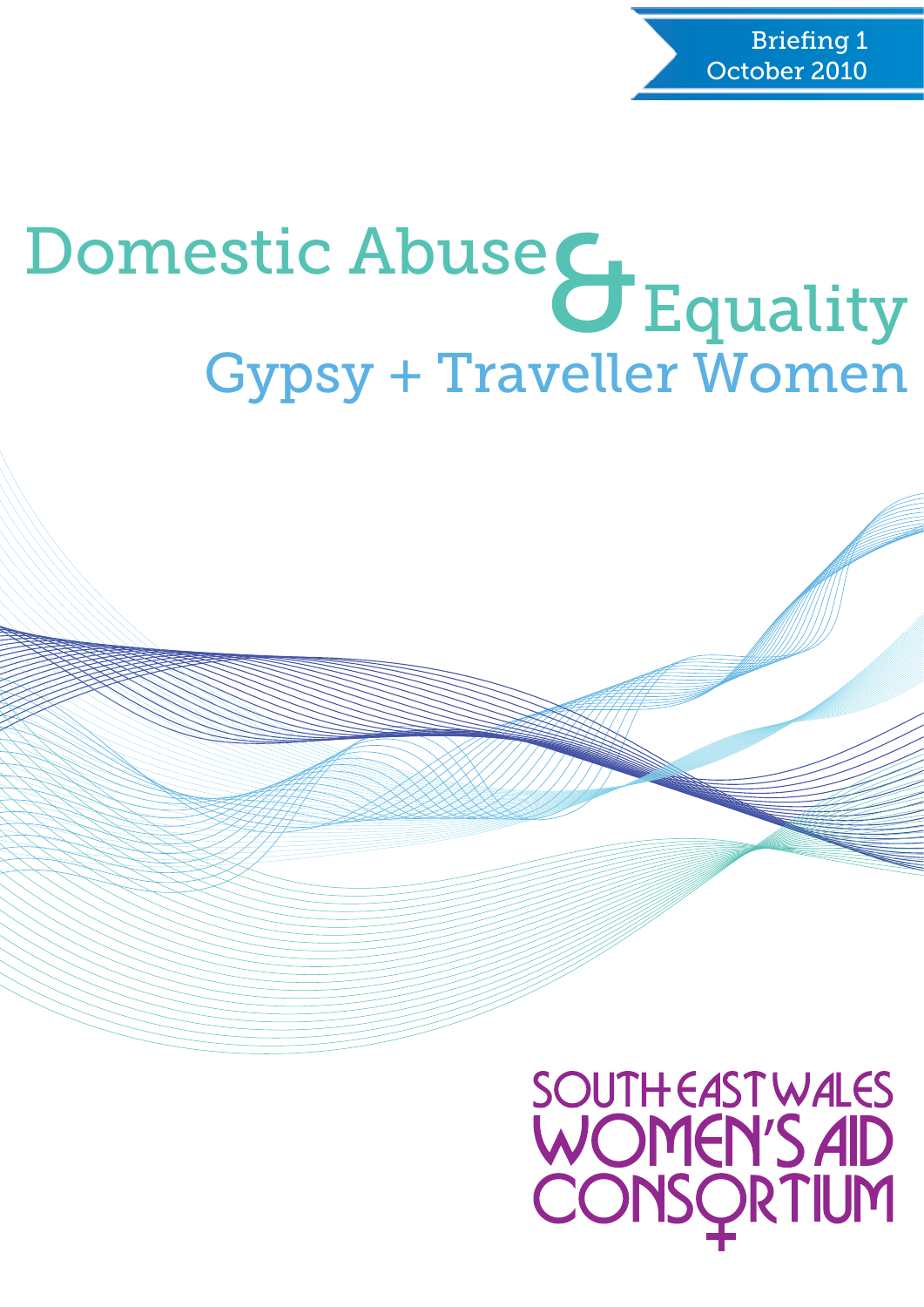$\bigcap$  Very little information is available on Gypsy-Travellers in Wales. This is partly due to the general 'invisibility' of Gypsy-Travellers in the United Kingdom. Neither the national census\* nor many ethnic monitoring schemes identify Gypsies and/ or Travellers.

\*The 2011 Census will have a new ethnicity question which includes a new response category for 'Gypsy or Irish Traveller' within the White category.

 $+$  The information that is available suggests that there are at least 2,000 Gypsy-Travellers in Wales, generally concentrated around the main transport routes in South and North Wales<sup>1</sup>. Figures 1 & 2 (pages 9-10) show the results from the latest Caravan Count in Wales. It is worth noting that only 15 local authorities provided data for the count, and that it only counts caravans, not the number of people living in them. The Caravan Count also does not take into account Gypsy-Travellers living in settled accommodation.

 $\bigoplus$  Both male and female Gypsies and Travellers experience inequality in many areas such as health, education and employment. However, women bear an especially heavy burden across many areas of their lives.

 $+$  The roles of men and women in Gypsy and Traveller communities tend to remain very separate and both men and women are expected to behave in a way that places the family and home at the centre of their value system $3$ .

 $\bigoplus$  Men are expected to take responsibility for supporting the family financially while women take responsibility for the home and children. Women are expected to be, or appear to be, subservient to men:

**+O** Gypsy and Traveller women generally marry between the ages of 16 and 19 and become mothers soon after.<sup>5</sup> Marriage is important to Gypsies and Travellers and is governed by a strong set of values:

 $\pm$  Little time away from caring roles means that women have limited access to education or employment and thus access to information about the services available to them.

 $\bigcap$  Due to the expectation that young women will marry and have children at an early age, many girls' education ends at the age of 13 or  $14^8$ .

## Gypsy + Travelling Communities in the UK

 $+$  Traditional male roles within Gypsy and Traveller communities revolve around finances, land purchases and other practical issues.

**+O** Researchers have found that Gypsy men can become defensive about their traditional masculinities in the face of outside pressures with behaviour becoming more violent when their masculine behaviour was challenged<sup>9</sup>.

A consequence of these separate gender roles is that men are more visible, moving between the home and the outside world, while women tend to remain homebased, and have limited opportunities to socialise outside of their peers.

*Gypsy-Travellers are one of the most socially excluded groups in Britain with greater probability of ill health, poor educational attainment (by settled community measures) and poverty* **F**<br>**are**<br>soc<br>gro 2

 $\bigcup$  It is important to recognise the diversity of Gypsy-Traveller communities. In Wales, it is likely that all the groups found in Britain will be present, including in particular Welsh and English Gypsies, Scottish and Irish Travellers, Occupational Travellers, including Showpeople, and New Travellers. y<br>
rtant to<br> *y*-Travell<br>
kely that

## Gender Roles

*Coming from a travelling family, the man is always considered the head of the family and you look to them for permission to do a lot of things "* 4

*Sex before marriage, contraception, abortion, adultery and divorce are often frowned upon and may be taboo to discuss"* **6**<br> **con**<br> **adu**<br> **ofte** 6

**+O** Ethnic Gypsy and Traveller women have a much higher average birth rate (between 3.5 and 5.9 children) than the national average (1.95 children in 2009 $\degree$ ).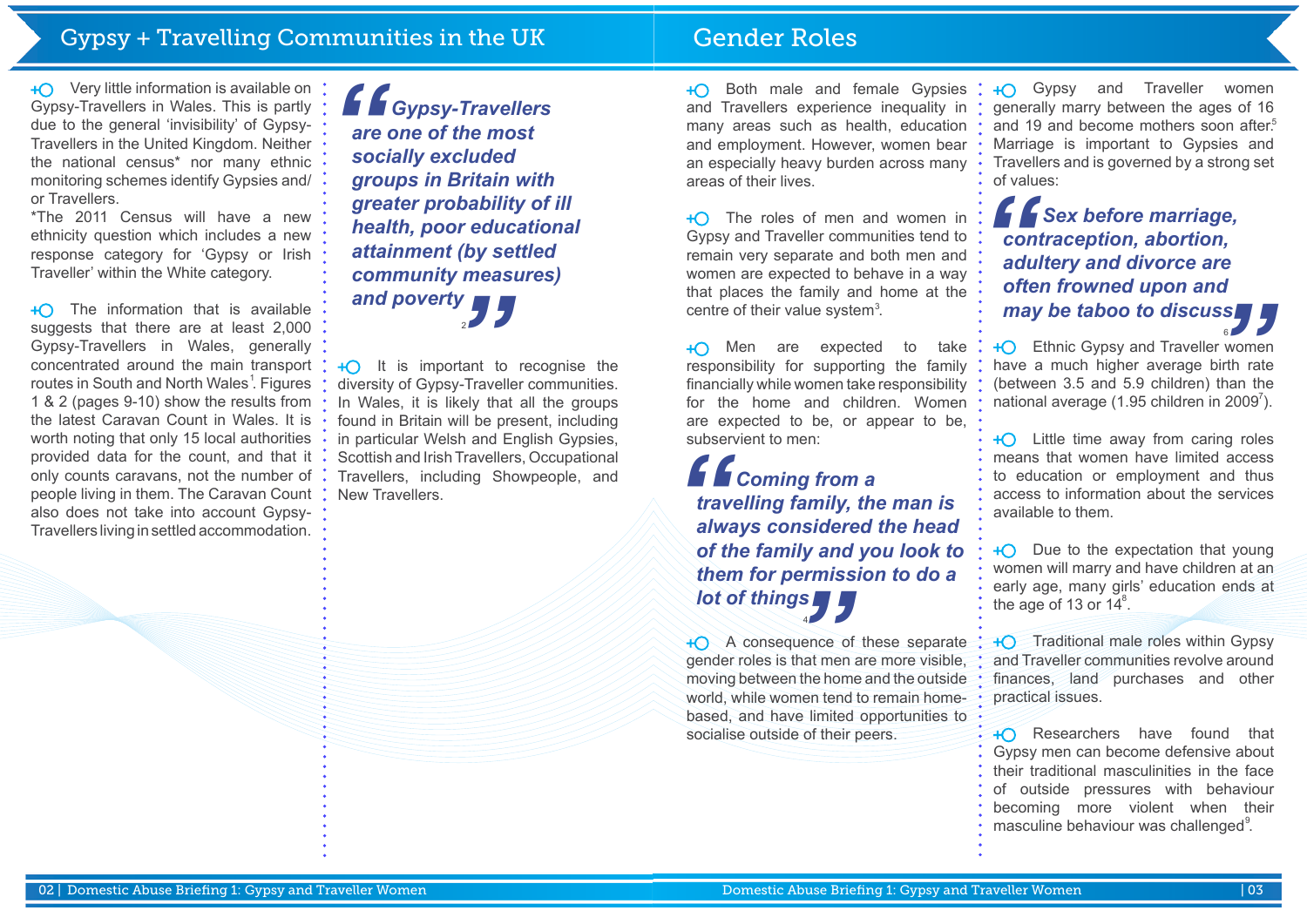While many incidents of domestic abuse are perpetrated by husbands and intimate partners, other family members may be perpetrators of domestic abuse $1!$ 

 $+$ O Domestic abuse is accepted as normal for many women. A pilot project in Leeds found that many women from the Gypsy and Traveller community who accessed their training were surprised to learn that many behaviours they took for granted were actually forms of domestic abuse .

 $\bigcup$  Research suggests that domestic violence may first commence in some incidents when a family moves into a house and tensions arise as they experience isolation, discrimination, financial hardship and depression $12$ 

 $\bigcap$  There is a strong belief within the : Gypsy and Traveller community that marriage is for life. Divorce is rarely acceptable and women who do leave their husband often experience shame and discrimination, or have to leave the community entirely:

- $\bigcap$  Anecdotal information suggests that insecurely accommodated or nomadic women experiencing violence will often put their family first, prioritising the need to maintain a home over their own health and well-being.
- A lack of awareness about domestic  $\Theta$ + abuse and the services available to help victims means that women often feel that leaving an abusive relationship is not an option.

Anecdotal evidence suggests that domestic abuse occurs particularly when women become more economically or politically active outside of the home while traditional male roles are less easy to sustain<sup>13</sup> thus challenging traditional gender roles.

## Domestic Abuse in Gypsy + Traveller Communities

## Barriers to Leaving an Abusive Relationship

 $\bigcap$  No reliable statistics are available : regarding prevalence of domestic abuse in Gypsy + Traveller communities, however a 2007 study in Wrexham found that 61% of married English Gypsy women and 81% of married Irish Traveller women interviewed had experienced direct: domestic abuse<sup>10</sup>.

*If a woman leaves her husband, she may have to leave her whole community, which can mean leaving her culture and way of life and facing the prejudice of the settled population alone "* **f**<br> **hus**<br> **leav**<br> **whi** 14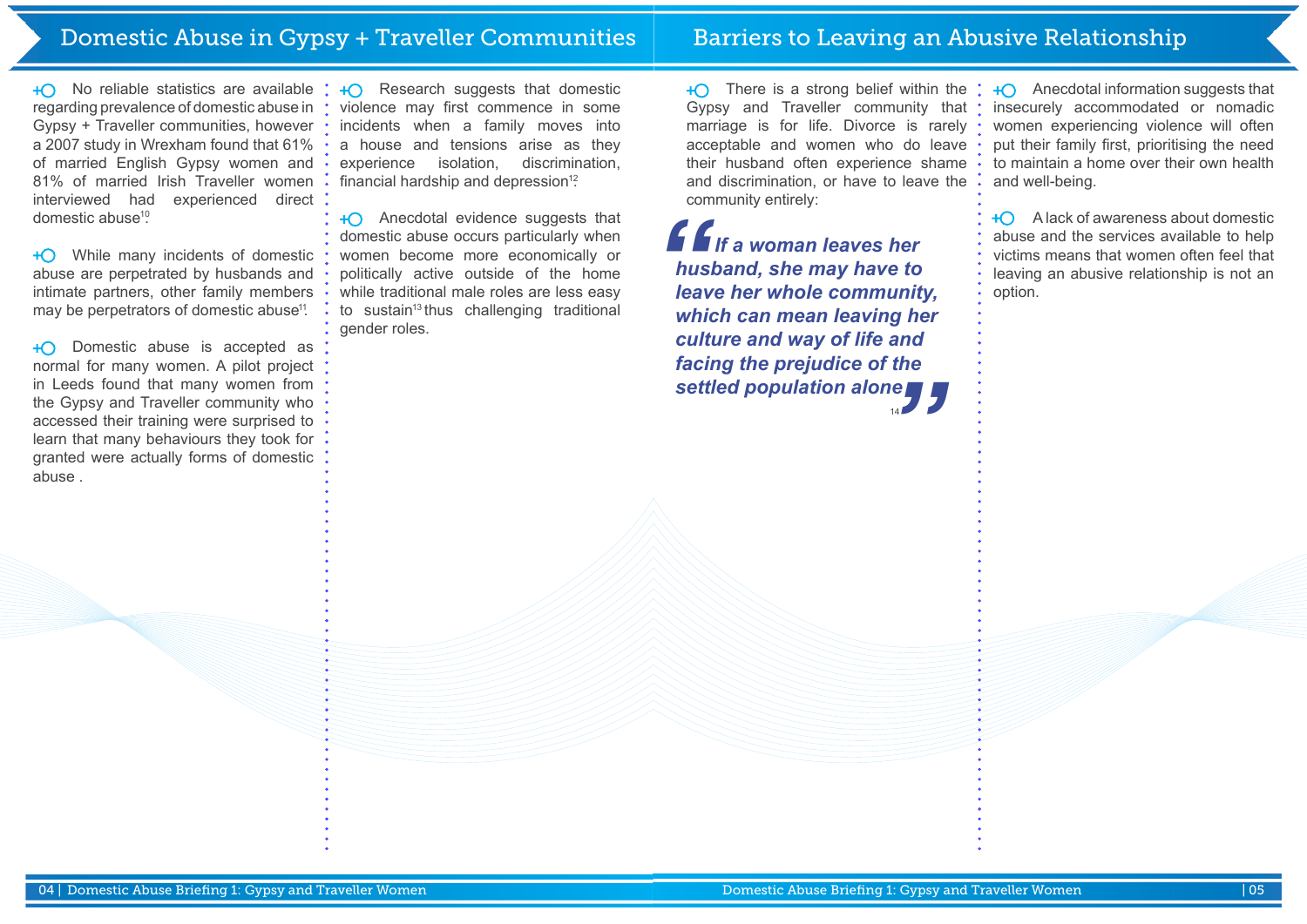## Barriers to Seeking Help

 $\bigcap$  Once services are accessed, further issues can prove difficult for women from Gypsy and Traveller communities.

 $+$  If refuge is sought, difficulties may arise due to prejudices of other residents and difficulties in maintaining the traditional standards of hygiene, modesty and cleanliness<sup>18</sup>.

 $+$ O Travellers may have large families which refuges don't have room to accommodate. Nationally, refuge rooms are typically only licensed to hold one woman and two or three children.

UK refuge staff have reported that Gypsy and Traveller women are often strongly resistant to speaking to other services such as the police and social workers<sup>19</sup>

 $+$ O Women who are re-housed in fixed housing, frequently report significant distress over loss of community and having to learn to deal with complex bureaucracies and financial issues without appropriate emotional or practical support.

Even where support is available to negotiate difficulties, concerns about racism or discrimination if assistance is sought means that women often struggle to cope alone while supporting their families. Shelter reports that many tenancies are lost or given up because the paperwork and rules associated with them felt too daunting<sup>22</sup>.

Solas Anois and Southend Women's  $\bigcap$ Aid are examples of specialist refuges for Gypsy and Traveller women which provide cultural training to staff and other residents. However, services such as this are rare.

**+∩** While the close-knit nature of Gypsy and Traveller communities is supportive, it can also act as a barrier to seeking help if a woman is unable to access services privately or is concerned that a member of the community may tell the perpetrator.

**+O** Further accessibility issues such as problematic access to telephones and difficulty reading correspondence; make contacting services difficult for women.

 $+$ O Cultural and social taboos exist amongst all Travelling groups against involving the police when violence occurs.

 $\bigcap$  Due to these barriers which make seeking help even more difficult for women from Gypsy + Travelling backgrounds,

*A Gypsy or Traveller woman who reports domestic violence will often have experienced more severe violence than is seen amongst the majority of refuge users, and the violence will often have occurred over a considerably longer period*  of time **C**<br>*WOI*<br>don<br>ofte

## Issues Once Help is Sought

Low literacy levels and frequent movement are likely to have an impact on victim's knowledge of the services available.

Experiences of inequality and  $\bigcap$ racism discourage many women from accessing mainstream services:

*Gypsy and Traveller women are less likely than other women to ask support services or the police for help because they worry that they will not be treated with respect or may face racism and prejudice. Some worry about the racial abuse a perpetrator might receive*  from the police and courts<sup>"</sup> **f**<br>*woll*<br>oth<br>ser 15

 $\bigcup$  Frontline services which may be able to identify cases of domestic abuse such as GPs are not always accessible to Gypsy and Traveller Women. Research has found evidence of large numbers of GPs who will not accept Travellers onto their practice lists<sup>16</sup>

*Young women are particularly vulnerable to isolation in houses. They are likely to stay at home all day, leading them to feel cooped up, bored, cut off from their social and support networks and exposed to racism from their settled neighbours"* **:**<br>*"*"<br>*"*"<br>*"*"<br>*"*" *isol*<br>*"*" are 20

**+O** Commonly reported problems connected to being re-housed in fixed housing include: having to negotiate unfamiliar finances such as monthly bills, coping with tenancy agreement regulations, applying for council tax and housing benefits, and low levels of literacy to understand correspondence<sup>21</sup>

17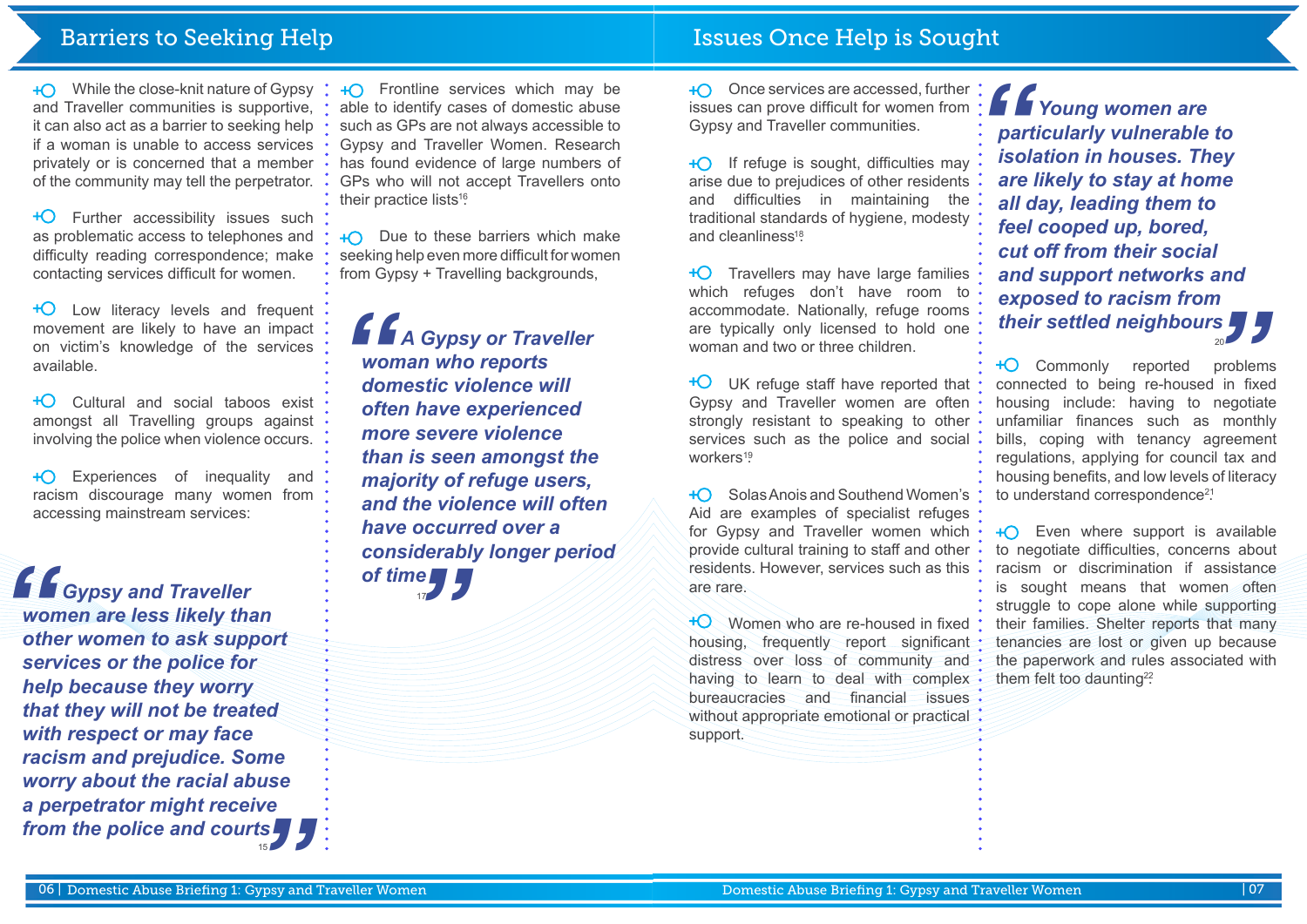| Sources                                                                                                                                                                                                                                                                                                                                                                                                                                                                                                                                                                                                                                                                                                                                                                                                                                                                                                                                                                                                                                                                                                                                                                                                                                                                                                                                                                                                                                                                                                                                                                                                                                                                                                                                                                                                                                                                                                                                                                                                                                                                                                                                                                                                                                                                                                                                                                                                                                                                                                                                                                                                                                                                                                                                                                                                                                                                                                                         | Figure 1                                                                                                                                                                                                                                                                                  |
|---------------------------------------------------------------------------------------------------------------------------------------------------------------------------------------------------------------------------------------------------------------------------------------------------------------------------------------------------------------------------------------------------------------------------------------------------------------------------------------------------------------------------------------------------------------------------------------------------------------------------------------------------------------------------------------------------------------------------------------------------------------------------------------------------------------------------------------------------------------------------------------------------------------------------------------------------------------------------------------------------------------------------------------------------------------------------------------------------------------------------------------------------------------------------------------------------------------------------------------------------------------------------------------------------------------------------------------------------------------------------------------------------------------------------------------------------------------------------------------------------------------------------------------------------------------------------------------------------------------------------------------------------------------------------------------------------------------------------------------------------------------------------------------------------------------------------------------------------------------------------------------------------------------------------------------------------------------------------------------------------------------------------------------------------------------------------------------------------------------------------------------------------------------------------------------------------------------------------------------------------------------------------------------------------------------------------------------------------------------------------------------------------------------------------------------------------------------------------------------------------------------------------------------------------------------------------------------------------------------------------------------------------------------------------------------------------------------------------------------------------------------------------------------------------------------------------------------------------------------------------------------------------------------------------------|-------------------------------------------------------------------------------------------------------------------------------------------------------------------------------------------------------------------------------------------------------------------------------------------|
| 1. Welsh Assembly Government, 2006 Commission, p.138<br>needs of Gypsy- • 13. Equality and Human Rights Commission,<br>'Accommodation<br>Travellers in Wales' p.2<br>2009 'Inequalities experienced by Gypsy<br>2. Welsh Assembly Government, 2006 and Traveller communities: A review<br>'Accommodation<br>needs of Gypsy- Manchester, Equality and Human Rights<br>Travellers in Wales' p.2<br>Commission, p.231<br>3. Equality and Human Rights Commission, • 14. YWCA, 2006 'A long way to go: Gypsy<br>2009 'Inequalities experienced by Gypsy • and Traveller young women' YWCA<br>and Traveller communities: A review • Briefing, p.6<br>Manchester, Equality and Human Rights . 15. YWCA, 2006 A long way to go: Gypsy<br>Commission, p.226<br>and Traveller young women' YWCA<br>4. Ibid, p.225<br>Briefing, p.6<br>5. YWCA, 2006 'A long way to go: Gypsy • 16. Feder, G, 1989 'Traveller gypsies and<br>and Traveller young women' YWCA • primary care' Journal of the Royal College<br>Briefing, p.4<br>of General Practitioners, 39, pp425-9<br>$6.$ Ibid, p.4<br>17. Ibid, p. 140<br>18. Greenwich Council, 2005 'Tackling<br>7. http://www.statistics.gov.uk/cci/nugget.<br>$asp?id = 369$<br>Domestic Violence - Greenwich Resource<br>8. YWCA, 2006 'A long way to go: Gypsy . and Information Pack' Greenwich Council<br>and Traveller young women' YWCA : 19 Equality and Human Rights Commission,<br>2009 'Inequalities experienced by Gypsy<br>Briefing, p.7<br>and Traveller communities: A review'<br>9. Levinson, M. & Sparkes, A, 2003 'Gypsy .<br><b>Masculinities</b><br>and the School-Home • Manchester, Equality and Human Rights<br>Interface: exploring contradictions and Commission, p.142<br>tensions' British Journal of Sociology of : 20. YWCA, 2006 'A long way to go: Gypsy<br>Education, 24 (5), pp.597-9 <b>19. Comparished Studies 2</b> and Traveller young women' YWCA<br>10. Roberts, A. Adkins, J. Lewis, H. & • Briefing, p.4<br>Wilkinson, C, 2007 'In Community · 21. Equality and Human Rights Commission,<br>Health Visitors' 2009 'Inequalities experienced by Gypsy<br>Practitioners'<br>and<br>Association (CPHVA) Annual Conference, and Traveller communities: A review<br>Coronary Heart Disease and Mental Health : Manchester, Equality and Human Rights<br>in Gypsies and Travellers in Wrexham: • Commission, p.230<br>Redressing the balance' Torquay, 31 · 22 Shelter, 2007 'Good Practice Briefing:<br>October – 2 November 2007. Available • Working with Housed Gypsies and<br>http://www.amicus-cphva.org/pdf/ Travellers'<br>at:<br>: London: Shelter<br>B2.2%20Helen%20Lewis.pdf<br>11. Leeds GATE, 'One Punch Kills' Domestic<br><b>Violence Project Report from Leeds GATE</b><br>12. Equality and Human Rights Commission,<br>2009 'Inequalities experienced by Gypsy<br>and Traveller communities: A review'<br>Manchester, Equality and Human Rights | Gypsy sites in Wales on 28th<br>Authorised Socially Rented<br>Authorised Private<br>Unauthorised Gypsy Owned Land<br>No Data<br>Ceredigion<br>Pemilie oken him<br>Source: Statistical Directorate. ESH<br>C Crown copyright 2010. All rights reserved. Welsh Assembly Government. Licence |



Humber: 100017916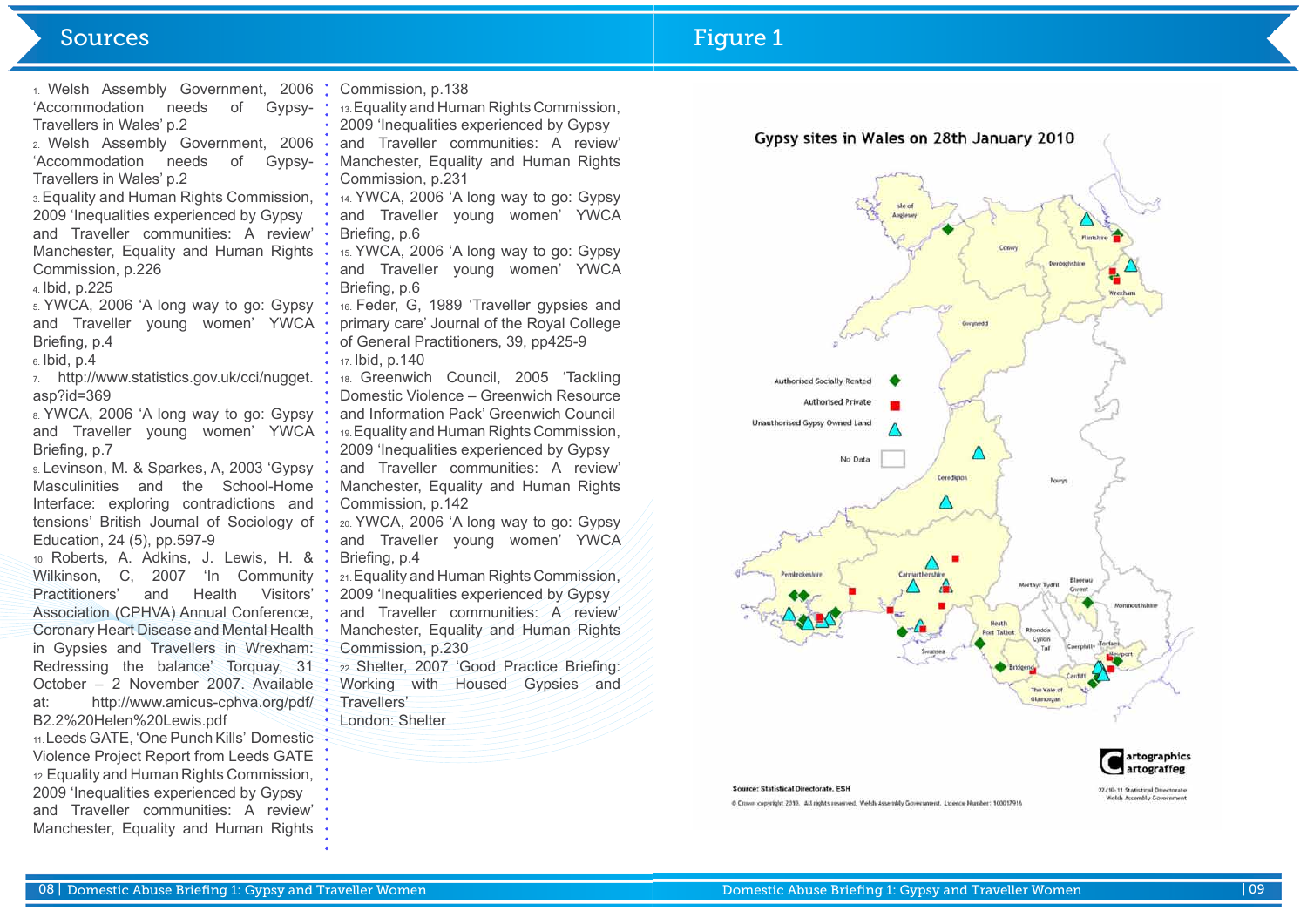## Figure 2

#### • **Gypsy-Traveller Team**,

Welsh Assembly Government Merthyr Tydfil Office, Rhydycar, CF48 1UZ 01685 729210

#### • **Cardiff Gypsy and Traveller Project**

114, Clifton Street Roath, Cardiff, CF24 1LW 029 2021 4411

#### • **Travellers Aid Trust**

– small grants for Gypsies & Travellers experiencing exceptional hardship http://www.travellersaidtrust.org/

### • **Friends, Families and Travellers**

- advice, information and training organisation for all Travellers in the UK, 01273 234 777, fft@gypsy-traveller.org

#### • **Travellers Advice Team**



Number of caravans on unauthorised encampments on land not owned by Gypsies on 28th January 2010





- provides legal advice to Gypsies and Travellers, 0845 120 2980

• **Cardiff Traveller Education Service** 029 2079 0211, travellered@cardiff.gov.uk

#### **Gypsy-Traveller Site Liaison Officers:**

#### • **Powys Gypsy-Traveller Site Liaison Officer**

Andree Morgan Andrews, Andree.morganandrews@powys.gov.uk

#### • **Gwynedd Gypsy-Traveller Site Liaison Officer**

Bethan Wyn Jones, bethanwynjones@gwynedd.gov.uk

#### • **Torfaen County Borough Council Gypsy-Traveller Site Officer**

Nolan Nicklin, 01495 742303, Nolan.Nicklin@torfaen.gov.uk

#### • **Site Manager for Shirenewton and Rover Way Gypsy - Traveller sites, Cardiff**

Tony Melhuish, 0292 0791694, a.melhuish@cardiff.gov.uk

## Useful Contacts